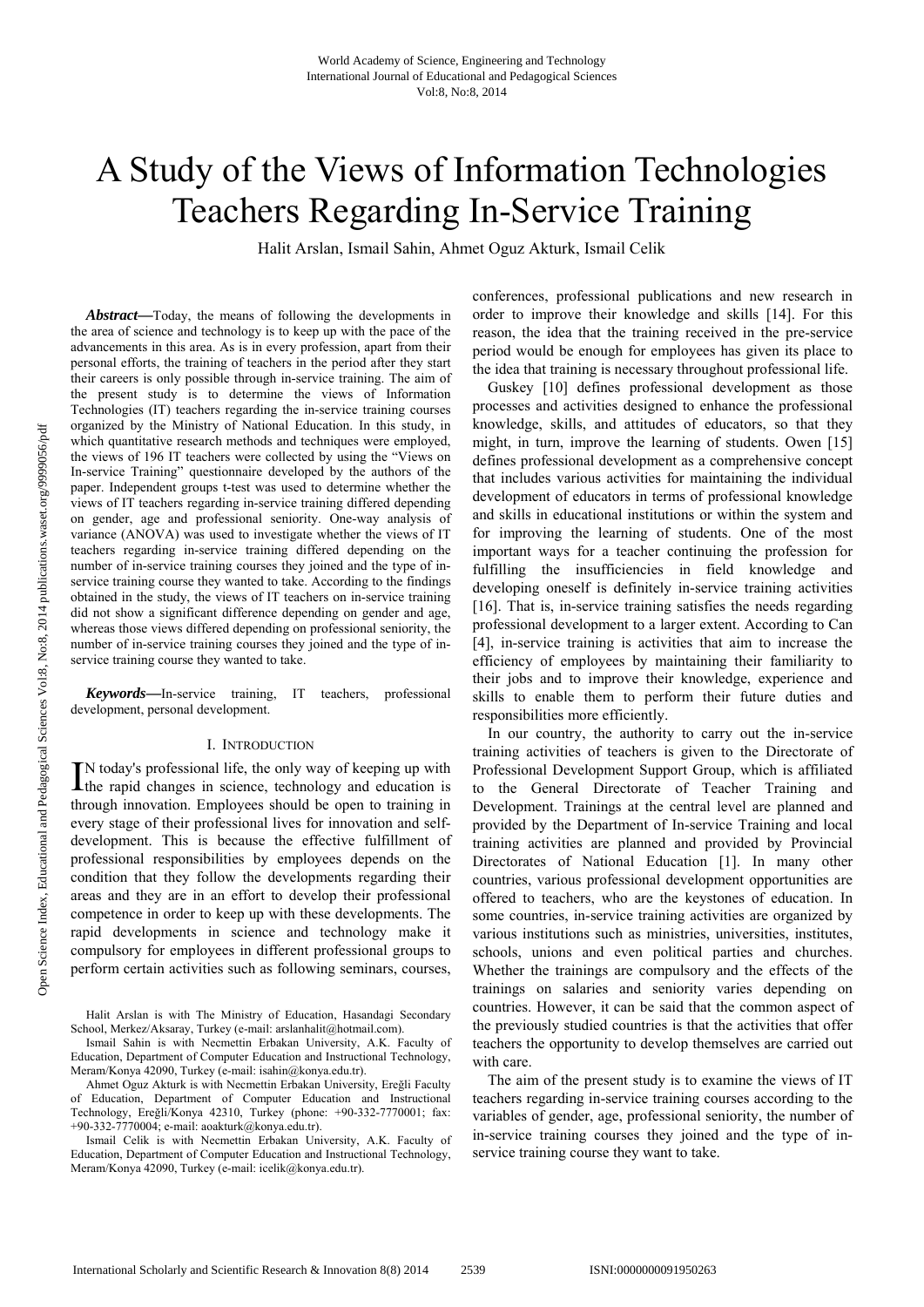With this purpose, the following research questions were examined:

Do the views of IT teachers regarding in-service training show differences depending on the variables of

- a) Gender
- b) Age
- c) Professional seniority
- d) The number of in-service training courses they joined
- *e)* The type of in-service training course they want to take

#### II.METHODOLOGY

# *A.Research Model*

In the present study, which was conducted with the aim of determining the views of IT teachers regarding the in-service training activities provided by the ministry of education, a survey model was used as a quantitative research method. Quantitative research methods are procedures that are used for selecting the strongest variables of a study and showing the relationship among the variables [6]. Survey model is a quantitative approach which aims to describe a previous or present situation in the form it exists [13]. In this study, the views of IT teachers regarding in-service training were collected through a questionnaire.

## *B.Participant*

A total of 196 IT teachers participated in the study. The frequency and percentage distributions regarding the demographic characteristics of the participants are presented in Table I.

TABLE I DEMOGRAPHIC CHARACTERISTICS OF THE IT TEACHERS THAT PARTICIPATED IN THE STUDY

| <b>Teacher Characteristics</b>                  | Option            | n   | $f(\%)$ |  |  |  |
|-------------------------------------------------|-------------------|-----|---------|--|--|--|
| Gender                                          | Male              | 142 | 72.4    |  |  |  |
|                                                 | Female            | 54  | 27.6    |  |  |  |
| Age                                             | Between 20-29     | 120 | 61.2    |  |  |  |
|                                                 | 30 and above      | 76  | 38.8    |  |  |  |
| Professional seniority                          | 1-6 Years         | 117 | 59.7    |  |  |  |
|                                                 | 7 Years and above | 79  | 40.3    |  |  |  |
|                                                 | I did not         | 35  | 17.9    |  |  |  |
| Number of in-service training<br>courses joined | 1-2 times         | 81  | 41.3    |  |  |  |
|                                                 | 3 times and above | 80  | 40.8    |  |  |  |

As it can be seen in Table I, 72.4% of the participants were male teachers and 27.6% were female teachers. 61.2% of the participants were within the age range of 20-29. It can be said that the majority of the teachers (59.7%) who participated in the study were in the early years of their profession. Furthermore, 41.3% of the IT teachers had joined the inservice training courses organized by the Ministry of National Education once or twice. Similarly, 40.8% of the IT teachers had joined such courses three or four times, whereas 17.9% had never taken an in-service training course before.

## *C.Data Collection Tool*

A questionnaire was used as the data collection tool in the present study, which was conducted to examine the views of IT teachers regarding in-service training. Questionnaire is a systematic data collection method. In the questionnaire method, the data are obtained by asking a range of questions to pre-selected individuals. Using the questionnaire method, it would be possible to collect various types of data, such as human behavior, job performances, preferences, attitudes, beliefs and feelings [12]. In this study, a questionnaire consisting of a total of 28 items was developed by the researchers to determine the views of IT teachers regarding inservice training. As the result of the reliability analysis, three of the 28 items (3, 18 and 22) were excluded from the questionnaire since they decreased the reliability coefficient. For the remaining 25 items of the questionnaire, Cronbach's Alpha reliability coefficient was calculated as.74. A reliability coefficient of .70 or higher calculated for a test is generally considered to be adequate for the reliability of the test scores [3].

## *D.Data Analysis*

Descriptive statistics were used for the analysis of the data collected within the scope of the study. Besides, arithmetic mean, standard deviation and independent samples t-test were used for examining whether the views of IT teachers regarding in-service training showed difference depending on gender, age and professional seniority. Furthermore, One-way ANOVA was used to investigate whether the views of IT teachers regarding in-service training differed depending on the number of in-service training courses they joined and the type of in-service training course they wanted to take and the Scheffe test was used to determine the source of significance. The analysis of the data was performed by using SPSS 17.0 (Statistical Package for the Social Science) Software.

## III. FINDINGS

*A.Views of IT Teachers Regarding In-Service Training Depending on Gender* 

The results of the independent samples t-test conducted to find out whether there was a significant difference between the views of IT teachers regarding in-service training depending on gender are presented in Table II.

TABLE II VIEWS OF IT TEACHERS REGARDING IN-SERVICE TRAINING DEPENDING ON

| <b>GENDER</b> |     |        |       |       |       |  |
|---------------|-----|--------|-------|-------|-------|--|
| Gender        | N   |        | SD    |       |       |  |
| Male          | 142 | 103.93 | 8.206 | 1.000 | 0.319 |  |
| Female        | 54  | 102.63 | 7 927 |       |       |  |

When Table II is examined it can be seen that there was no statistically significant difference among the views of IT teachers regarding in-service training with respect to gender  $(t=1.000, p>0.05)$ .

*B.Views of IT Teachers Regarding In-Service Training Depending on Age* 

The views of IT teachers regarding in-service training were compared with respect to age by employing an independent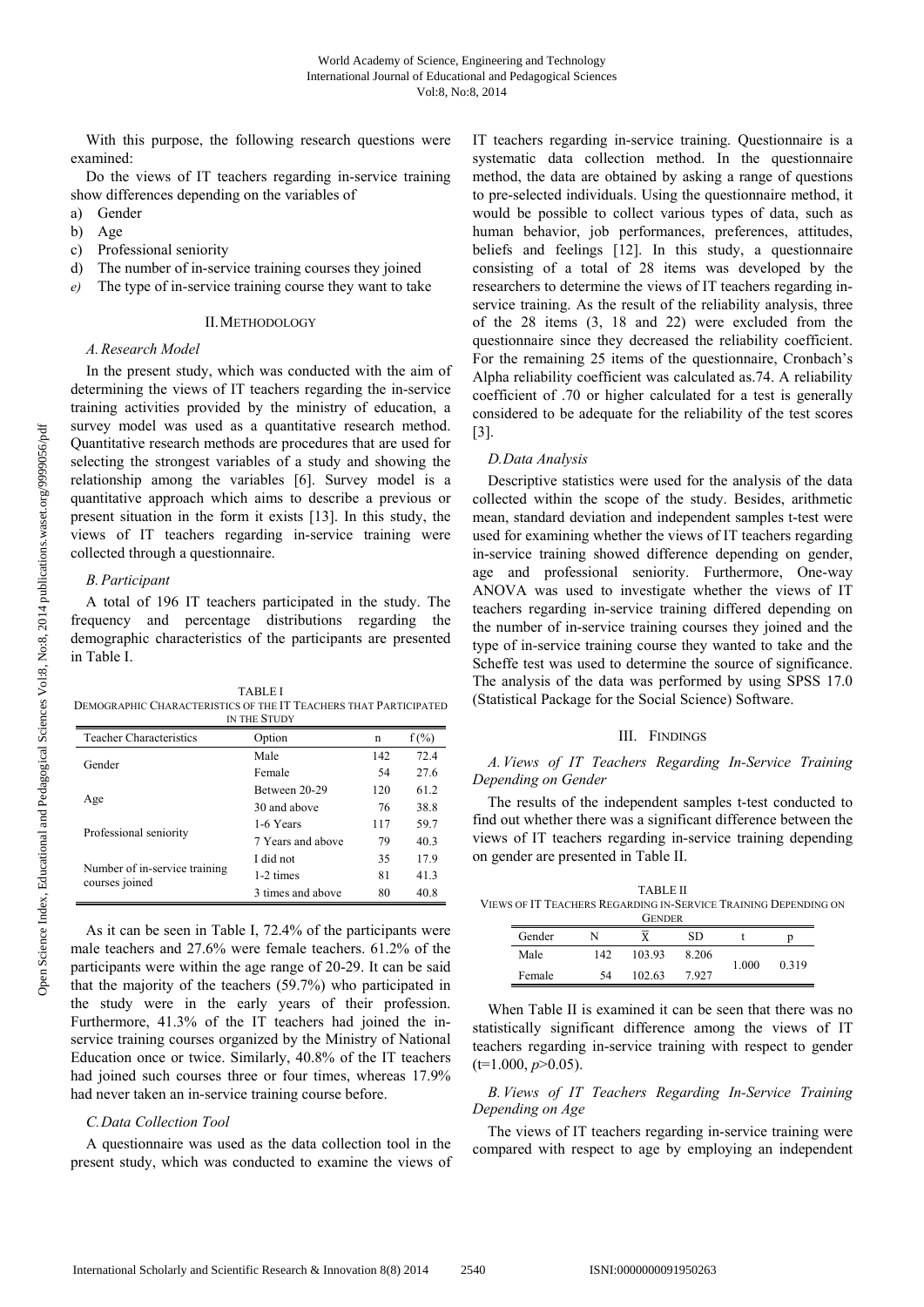samples t-test. The results of the analysis are given in Table III.

TABLE III VIEWS OF IT TEACHERS REGARDING IN-SERVICE TRAINING DEPENDING ON AGE

| Age       | N   |        | <b>SD</b> |       |      |
|-----------|-----|--------|-----------|-------|------|
| $20 - 29$ | 120 | 102.50 | 7.50      | 1.157 |      |
| $30+$     | 76  | 105.26 | 8.82      |       | 0.20 |

When Table III is examined, it can be seen that no statistically significant difference was found among the views of IT teachers regarding in-service training depending on age  $(t=1.157, p>0.05)$ .

# *C.Views of IT Teachers Regarding In-service Training Depending on Professional Seniority*

The results of the independent samples t-test conducted to find out whether there was a significant difference among the views of IT teachers regarding in-service training depending on professional seniority are presented in Table IV.

TABLE IV VIEWS OF IT TEACHERS REGARDING IN-SERVICE TRAINING DEPENDING ON PROFESSIONAL SENIORITY

| Professional Seniority |     | PROFESSIONAL SENIORITY | SD      |       |       |
|------------------------|-----|------------------------|---------|-------|-------|
| 1-6 Years              | 117 | 102.30                 | 7871    | 2.709 | 0.007 |
| 7+ Years               | 79  | 105.46                 | 8 1 9 3 |       |       |

Table IV shows that a statistically significant difference was found among the views of IT teachers regarding in-service training with respect to professional seniority  $(t=2.256)$ .  $p$ <0.05). This result shows that the view scores of IT teachers with a seniority of 7 or more years regarding in-service training ( $\overline{X}$ =105.46) was higher compared to the scores of IT teachers with a seniority of 1-6 years ( $\overline{X}$ =102.30). That is, it can be said that the perceptions of IT teachers with a higher professional seniority towards in-service training is more positive.

# *D.Views of IT Teachers Regarding In-Service Training Depending on the Number of In-Service Training Courses They Joined*

The existence of a statistically significant difference among the views of IT teachers regarding in-service training with respect to the number of in-service training courses they joined was examined by conducting a one way analysis of variance (F-test). The results of the analysis are presented in Table V.

| <b>TABLEV</b>                                                   |
|-----------------------------------------------------------------|
| VIEWS OF IT TEACHERS REGARDING IN-SERVICE TRAINING DEPENDING ON |
| THE NUMBER OF IN-SERVICE TRAINING COURSES THEY JOINED           |

| THE INUMBER OF IN-SERVICE TRAINING COURSES THEY JOINED |    |       |      |        |        |                         |  |
|--------------------------------------------------------|----|-------|------|--------|--------|-------------------------|--|
| Number of in-<br>service training<br>courses joined    | N  |       | SD.  | F      | p      | Difference<br>(Scheffe) |  |
| I did not $(A)$                                        | 35 | 98.94 | 729  |        |        |                         |  |
| $1-2$ times $(B)$                                      | 81 | 102.1 | 7.61 | 17.037 | < 0.01 | C > A<br>C>B            |  |
| 3 times or above $(C)$                                 | 80 | 107.1 | 7.57 |        |        |                         |  |

The results of the variance analysis showed that there was a statistically significant difference among the groups in terms of the views of IT teachers regarding in-service training with respect to the number of courses they joined  $[F_{(2,193)}=17.037;$ *p*<0.01]. A Scheffe test was performed in order to find out the groups among which there was a significant difference with respect to the number of courses they joined. The results of the Scheffe test showed that the difference detected was between the mean scores of IT teachers who joined an in-service training course 3 times or above and the scores of those who joined in-service training courses 1-2 times and never took such courses. According to these results, it can be said that the number of in-service training courses IT teachers joined is important in increasing the awareness of teachers about inservice training.

# *E.Views of IT Teachers Regarding In-Service Training Depending on the Type of In-Service Training Course They Want to Take*

One way analysis of variance (F-test) was used to find out whether there was a statistically significant difference among the views of IT teachers regarding in-service training depending on the type of in-service training course they wanted to take. The results of the analysis are presented in Table VI.

TABLE VI VIEWS OF IT TEACHERS REGARDING IN-SERVICE TRAINING DEPENDING ON THE TYPE OF IN-SERVICE TRAINING COURSE THEY WANT TO TAKE

| Type of in-service<br>training course<br>they want to take | N  | X      | SD.   | F        | p      | Difference<br>(Scheffe) |
|------------------------------------------------------------|----|--------|-------|----------|--------|-------------------------|
| Central $(A)$                                              | 75 | 105.15 | 7425  |          |        |                         |
| Local(B)                                                   | 36 | 93.94  | 7.132 | 14 4 9 4 | < 0.01 | A > B<br>C > B          |
| Both $(C)$                                                 | 85 | 103.91 | 7824  |          |        |                         |

The results of the variance analysis showed that there was a statistically significant difference among the groups in terms of the views of IT teachers regarding in-service training depending on the type of in-service training course they wanted to take  $[F_{(2,193)}=14.494; p<0.01]$ . A Scheffe test was performed in order to find out the groups among which there was a significant difference with respect to the type of inservice training course they wanted to take. The results of the Scheffe test showed that the difference detected was between the mean scores of IT teachers who wanted to take local inservice training courses and the scores of IT teachers who wanted to take central and both types of in-service training courses. According to these results, it can be said that the perceptions of IT teachers who wanted to take local courses towards in-service training was lower compared to other participants.

# IV. DISCUSSION AND CONCLUSION

We obtained significant results in this study, which we conducted in order to examine whether the views of IT teachers regarding in-service training differed depending on gender, age, professional seniority, the number of in-service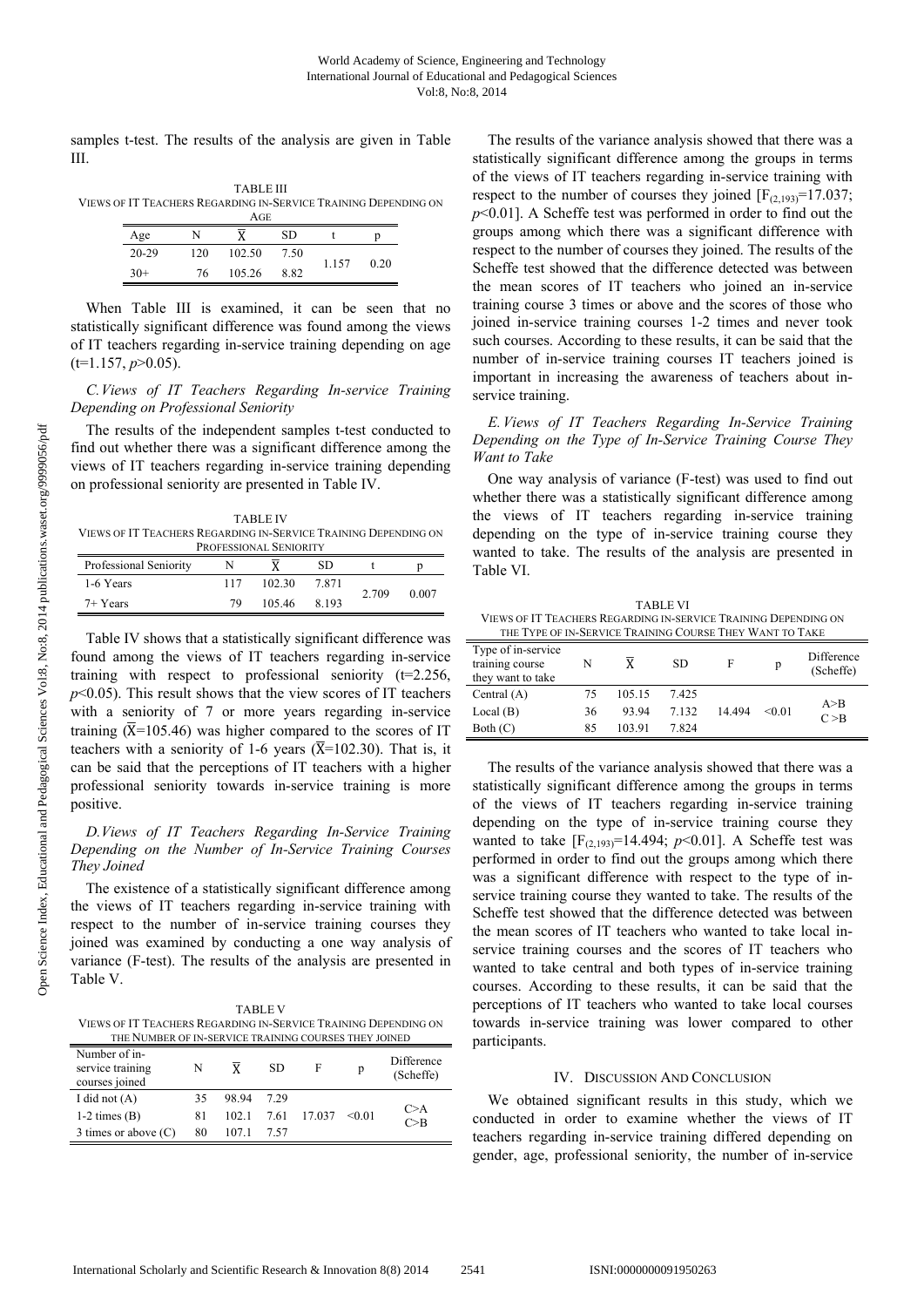training courses joined and the type of in-service training course the participants wanted to take.

First, it was found out that the views of IT teachers regarding in-service training did not show any difference depending on gender. This finding shows similarity with the findings of the studies conducted on the views regarding inservice training by Gönen and Kocakaya [9], Doğan [7] and Gültekin, Çubukçu and Dal [11]. In the study by Gönen and Kocakaya [9], it was found that there was no significant difference among the views of physics teachers regarding inservice training depending on gender. Similarly, in a study conducted on teachers and school administrators, Dogan [7] found out that the views of teachers regarding the effect of participating in in-service training activities in the educationteaching process did not show any difference depending on gender. Gültekin, Çubukçu and Dal [11] concluded that the gender factor did not have a significant effect on the in-service training needs of teachers. The reason of the finding that there was no significant difference in perceptions on in-service training depending on gender may be based on the fact that inservice training programs are organized regardless of gender. However, different from these findings, Baran [2] found out that the perceptions of female teachers on computer instruction through distance in-service training were higher compared to male teachers. Baran [2] stated that this difference could be based on that female teachers preferred receiving training in their own environments through distance education rather than travelling to another city for in-service training.

Secondly, it was found that the views of IT teachers regarding in-service training differed depending on professional seniority. It can be seen that the perceptions of IT teachers with a professional experience of 7 or more years towards in-service training were higher compared to teachers with less professional seniority. This finding also shows similarity with those obtained about the variable of years of professional seniority in previous studies [2], [5], [8], [11], [17]. That IT teachers with less professional experience consider themselves to be qualified enough depending on the pre-service training they took during their undergraduate studies or the desire of senior teachers to update their knowledge can be listed among the reasons for the finding that the perceptions of teachers about in-service training increase as their professional experience increases. Furthermore, the fact that IT teachers with less seniority joined less in-service training courses in number compared to IT teachers with higher seniority might have affected the perception towards in-service training. For example, in their study Wei, Darling-Hammond and Adamson [17] found that teachers joined a smaller number of in-service training courses during the early years of their professional lives (1-3 years) compared to their more experienced colleagues. They stated the reason for this as that the selection of participants in in-service training programs were based on seniority and teachers with less professional seniority were not aware of the existence of inservice training courses.

Thirdly, it was concluded that the views of IT teachers regarding in-service training did not differ depending on age. This finding of the study contradicts a previous study by Çatmalı [5] and Doğan [7] stating that the perceptions of teachers towards in-service training increase as their ages increase. The reason for this can be stated as that the departments of universities training IT teachers in Turkey started to produce graduates within the last 10-15 years and therefore there is not a serious generation gap among IT teachers. Furthermore, it can be seen as a contradiction that the views of the participants regarding in-service training differed depending on professional seniority, whereas no significant difference was observed with respect to age. However, this finding might have resulted from that the teachers could not start their professions at the same age with others due to reasons such as graduating at a later time, waiting for an assignment and compulsory military service, and that they had previous employment at other institutions, which affected their years of seniority.

Fourth, it was found that the views of IT teachers regarding in-service training differed depending on the number of inservice training courses they joined. Accordingly, IT teachers who did not previously join any in-service training courses had the lowest perception towards in-service training, those who joined one or two courses had higher perceptions and those who joined such courses three times or more had the highest perception towards in-service training. Such a finding could be based on that the IT teachers who joined in-service training courses were satisfied with the courses and believed that such courses were useful for them. Wei, Darling-Hammond and Adamson [17] report that 88% of the teachers joined in-service training courses throughout the US. According to Wei, Darling-Hammond and Adamson [17], the reason for such a high level of participation despite the fact that most of the courses are not mandatory was the high perception levels of the participants. However, in various studies, no significant relationship was found between the number of in-service training courses teachers participated and the effect of participating in in-service training in the education-teaching process in general [7]-[9], [11].

Fifth and lastly, it was found that the views of IT teachers regarding in-service training differed depending on the type of in-service training course they wanted to take. The perceptions of IT teachers who wanted to join local in-service training courses were found to be lower compared to IT teachers who wanted to take central or both types of in-service training courses. The perceptions of IT teachers who wanted to join central in-service training courses and the perceptions of those who wanted to join both types of courses were high and close to one another. According to these results, participants did not see local in-service training courses alone as adequate for their needs. The high in-service training perception levels of teachers who wanted to join central in-service training courses could have resulted from that besides professional development, central in-service training courses provide certain opportunities such as social interaction, visiting new places, knowing new people and receiving quality training